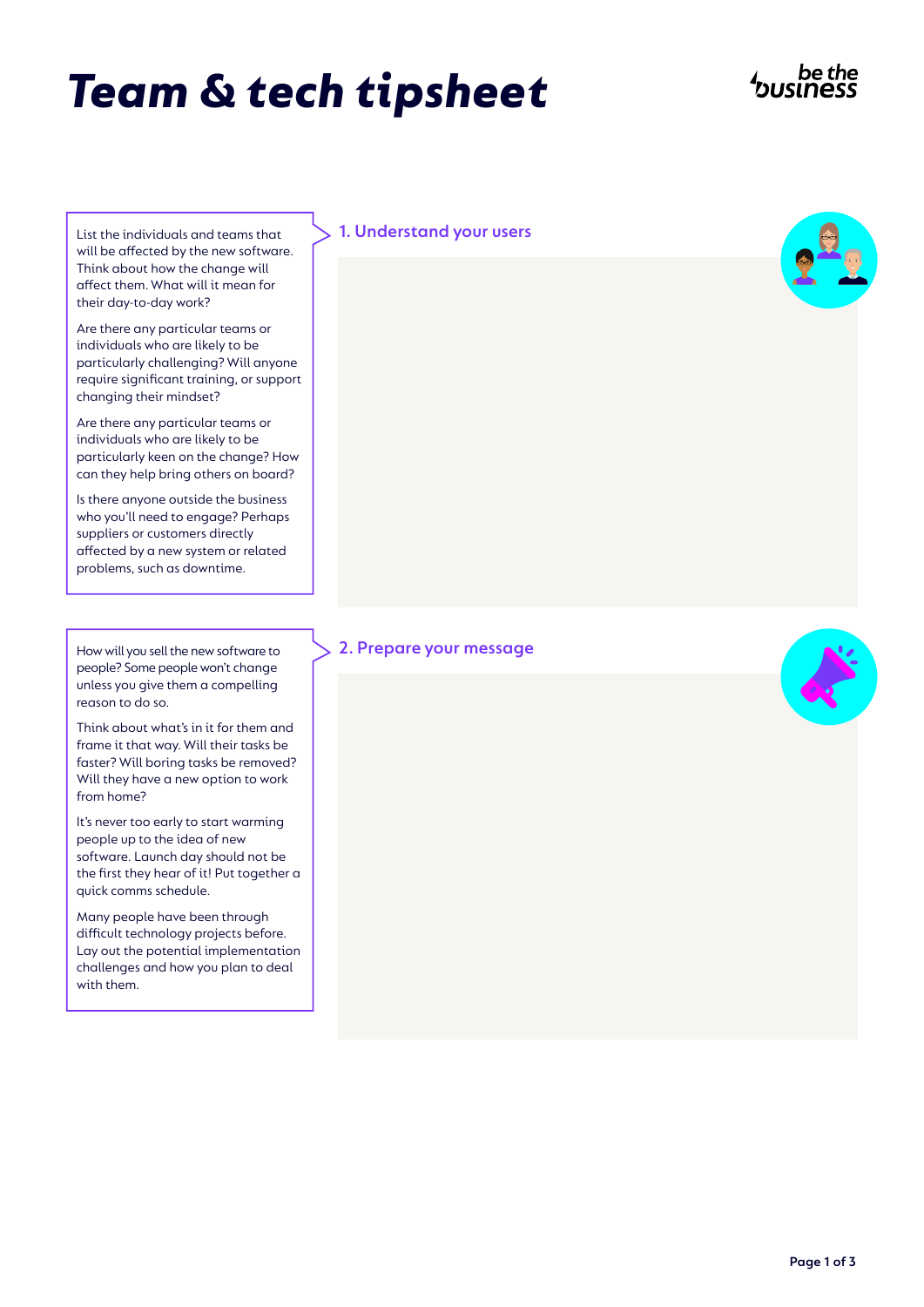### be the<br>business\*

Who will need to be trained on the new system? Will different teams need different levels of expertise? Will you have super-users training the rest of the team?

What kind of training will work best with your users? Is it best delivered in person? Remotely? As an online package? Is it best delivered by an external specialist or someone internal?

How long will training take? Will it be ongoing or one-off? Factor this time investment into people's schedules and performance targets.

### **3. Schedule the training**



#### **4. Encourage uptake**

Do you need to introduce incentives to encourage people to use the new system? For example, reward vouchers for those who input all their data fully in the first few weeks.

What repercussions will there be for not using the new system? You could present this as a risk, for example that uncompleted timesheets may lead to someone being underpaid.

Will you go as far as hard consequences? For example, and providing your employment contract allows for it, a hard consequence such as withholding commission payments from salespeople if they haven't entered a sale in the system.